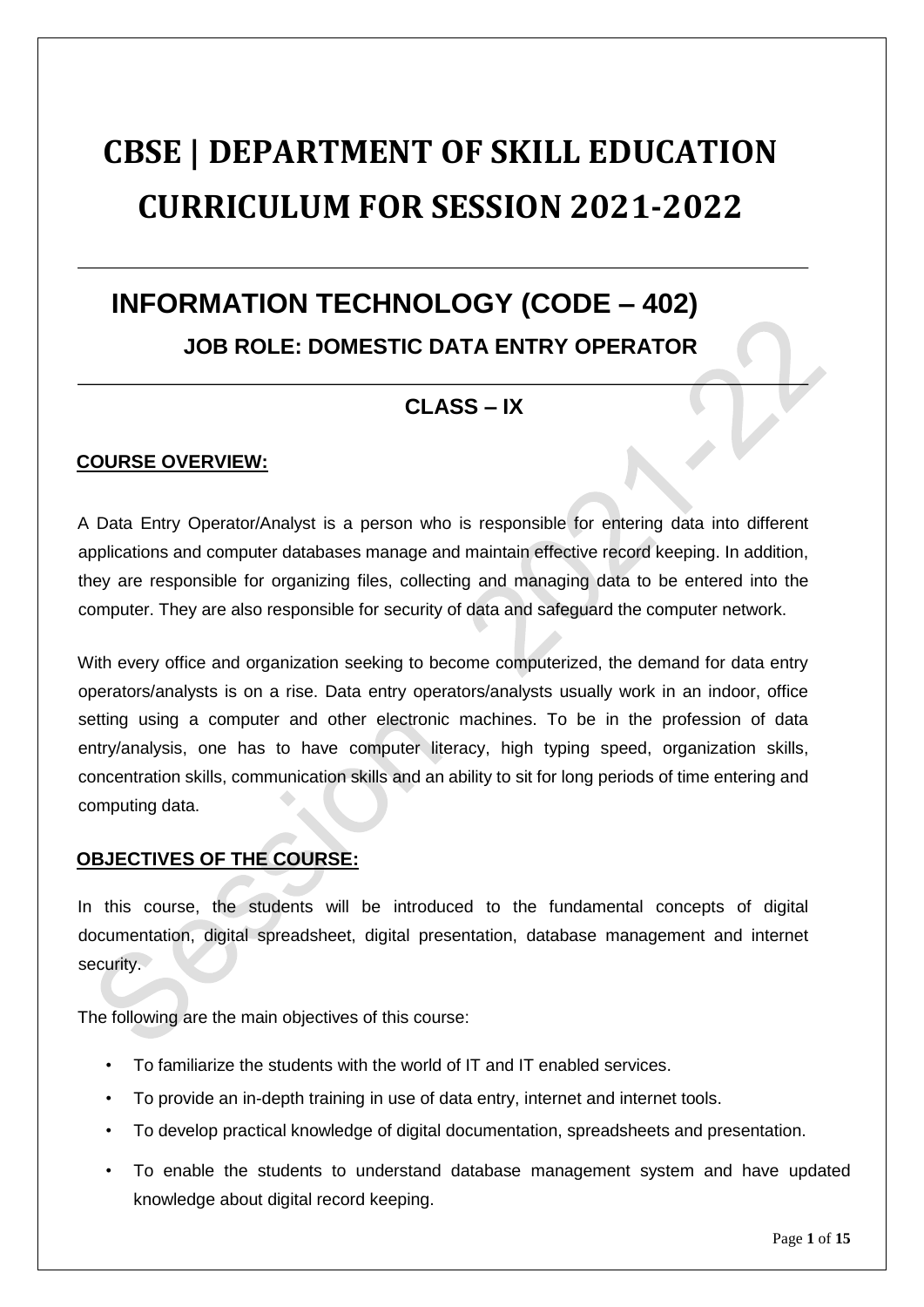- To make the students capable of getting employment in Private Sector, Public Sector, Ministries, Courts, House of Parliament and State Legislative Assemblies.
- To develop the following skills:
	- o Data Entry and Keyboarding skills
	- o The concept of Digital Documentation
	- o The concept of Digital Presentation
	- o The concept of Electronic Spreadsheet
	- o The concept of Databases
	- o Internet Technologies

### **SALIENT FEATURES**

To be a data entry operator/analyst, one requires a lot of hard work and practical hands-on experience. One should have an intensive knowledge of Office applications, computer operations, and knowledge of clerical, administrative techniques and data analysis. Along with this, as a data entry operator/analyst, you will be expected to have fast typing speed, accuracy, and efficiency to perform tasks.

As a data entry operator/analyst, one should improve their computer skills, numerical and literacy skills. These skills can help one expand into a new career path in the future.

### **SCHEME OF UNITS**

This course is a planned sequence of instructions consisting of units meant for developing employability and vocational competencies of students of Class IX opting for skill subject along with other education subjects. The unit-wise distribution of hours and marks for class IX is as follows: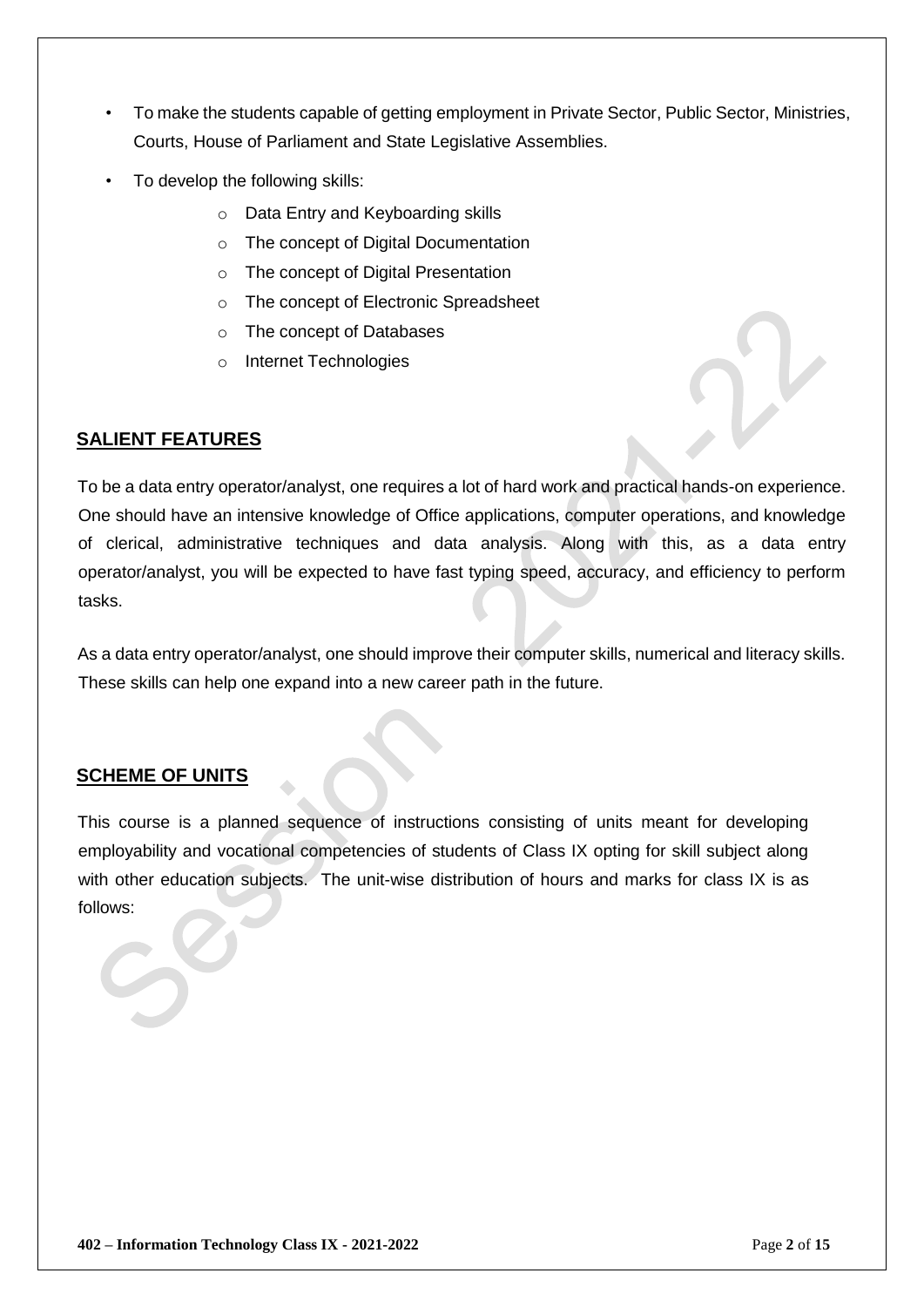### INFORMATION TECHNOLOGY (SUBJECT CODE - 402)

**CLASS – IX (Session 2021-2022)** 

**Total Marks: 100 (Theory-50 + Practical-50)** 

|                | <b>TERM</b>           | <b>UNITS</b>                              |                             | <b>NO. OF HOURS</b><br>for Theory<br>and Practical<br>200 | MAX.<br><b>MARKS</b><br>for Theory<br>and Practical<br>100 |
|----------------|-----------------------|-------------------------------------------|-----------------------------|-----------------------------------------------------------|------------------------------------------------------------|
|                |                       | <b>Employability Skills</b>               |                             |                                                           |                                                            |
|                |                       | Unit 1: Communication Skills-I            |                             | 10                                                        |                                                            |
|                | <b>TERMI</b>          | Unit 2: Self-Management Skills-I          |                             | 10                                                        | 5                                                          |
|                |                       | Unit 3 : ICT Skills-I                     |                             | 10                                                        |                                                            |
| Part A         | <b>TERM II</b>        | Unit 4 : Entrepreneurial Skills-I         |                             | 15                                                        |                                                            |
|                |                       | Unit 5 : Green Skills-I                   |                             | 05                                                        | 5                                                          |
|                |                       | <b>Total</b>                              |                             | 50                                                        | 10                                                         |
|                |                       | <b>Subject Specific Skills</b>            | <b>Theory</b><br>(In Hours) | <b>Practical</b><br>(In Hours)                            | <b>Marks</b>                                               |
| <u>ന</u>       | <b>TERMI</b>          | Unit 1: Introduction to IT- ITeS industry | $\overline{2}$              | 4                                                         | $\overline{\mathcal{A}}$                                   |
| Part           |                       | Unit 2: Data Entry & Keyboarding Skills   | $\overline{4}$              | 10                                                        | 6                                                          |
|                |                       | Unit 3: Digital Documentation             | 10                          | 26                                                        | 10                                                         |
|                | <b>TERM II</b>        | Unit 4: Electronic Spreadsheet            | 18                          | 35                                                        | 10                                                         |
|                |                       | Unit 5: Digital Presentation              | 10                          | 31                                                        | 10                                                         |
|                |                       | <b>Total</b>                              | 44                          | 106                                                       | 40                                                         |
| $\mathbf C$    | <b>Practical Work</b> |                                           |                             |                                                           |                                                            |
|                |                       | <b>Practical Examination</b>              |                             |                                                           | 15                                                         |
| Part           |                       | <b>Written Test</b>                       |                             |                                                           | 10                                                         |
|                |                       | Viva Voce                                 |                             |                                                           | 10                                                         |
|                |                       | <b>Total</b>                              |                             |                                                           | 35                                                         |
| $\blacksquare$ |                       | <b>Project Work/Field Visit</b>           |                             |                                                           |                                                            |
|                |                       | <b>Practical File/ Student Portfolio</b>  |                             |                                                           | 10                                                         |
| Part           |                       | Viva Voce                                 |                             |                                                           | 05                                                         |
|                |                       | <b>Total</b>                              |                             |                                                           | 15                                                         |
|                |                       | <b>GRAND TOTAL</b>                        |                             | 200                                                       | 100                                                        |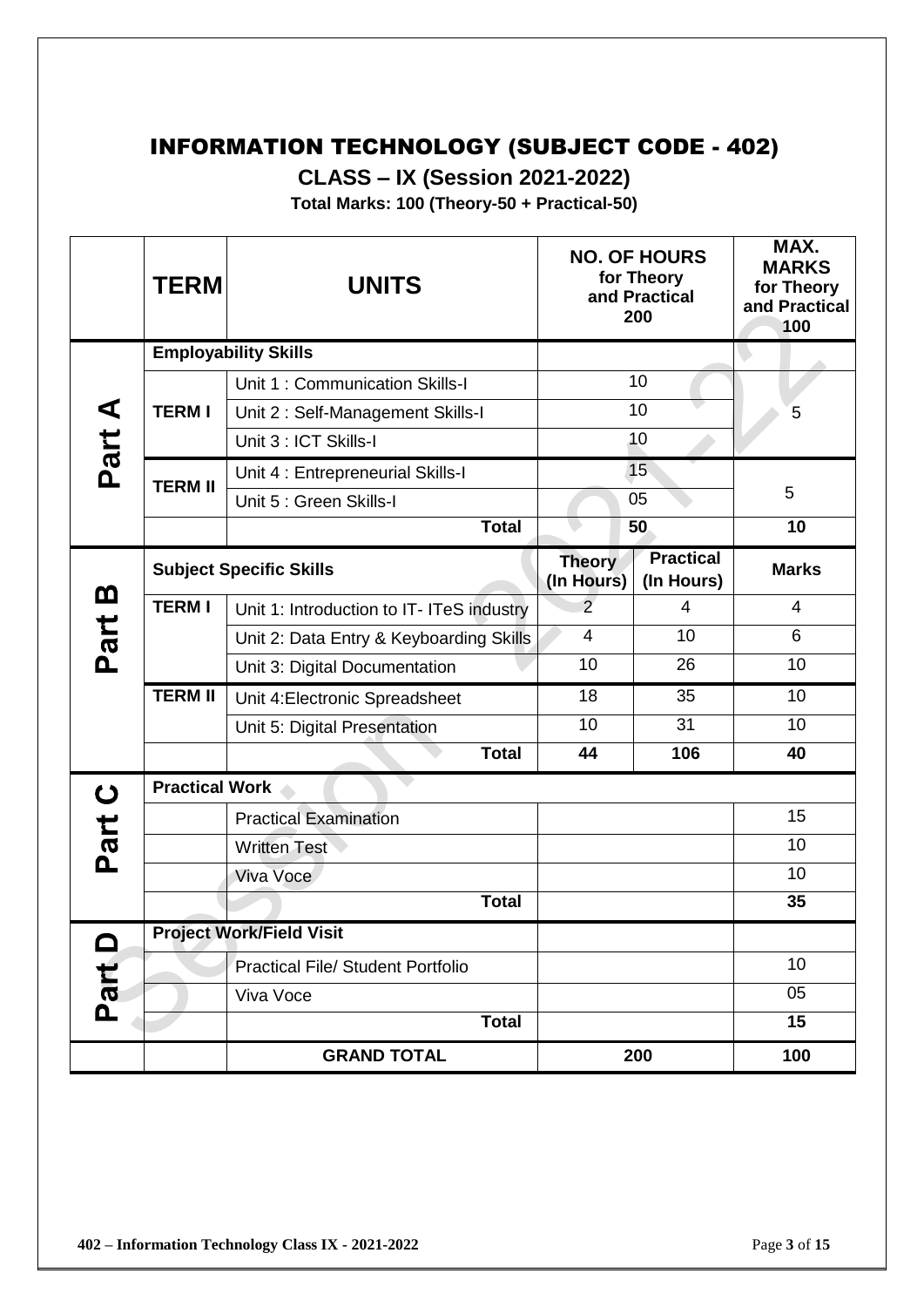### **DETAILED CURRICULUM/TOPICS:**

### **Part-A: EMPLOYABILITY SKILLS**

| <b>S. No.</b> | <b>Units</b>                                                    | <b>Duration in Hours</b> |
|---------------|-----------------------------------------------------------------|--------------------------|
| 1.            | Unit 1: Communication Skills-I                                  | 10                       |
| 2.            | Unit 2: Self-Management Skills-I                                | 10                       |
| 3.            | Unit 3: Basic Information and Communication Technology Skills-I | 10                       |
| 4.            | Unit 4: Entrepreneurial Skills-I                                | 15                       |
| 5.            | Unit 5: Green Skills-I                                          | 05                       |
|               | TOTAL                                                           | 50                       |

**NOTE: For Detailed Curriculum/ Topics to be covered under Part A: Employability Skills can be downloaded from CBSE website**.

### **Part-B – SUBJECT SPECIFIC SKILLS**

|           | UNIT 1: INTRODUCTION TO IT-ITeS INDUSTRY |                                                                                                                                                                                                                                                                                                                                                                                                                       |                                                                                                                |  |  |
|-----------|------------------------------------------|-----------------------------------------------------------------------------------------------------------------------------------------------------------------------------------------------------------------------------------------------------------------------------------------------------------------------------------------------------------------------------------------------------------------------|----------------------------------------------------------------------------------------------------------------|--|--|
| S.<br>No. | <b>LEARNING</b><br><b>OUTCOMES</b>       | <b>THEORY</b>                                                                                                                                                                                                                                                                                                                                                                                                         | <b>PRACTICAL</b>                                                                                               |  |  |
| 1         | the<br>Appreciate<br>applications of IT  | Introduction to IT and ITeS, BPO<br>$\bullet$<br>services,<br>BPM industry in India,<br>$\bullet$<br>Structure of the IT-BPM industry,<br>$\bullet$<br>Applications of IT in home<br>computing, everyday life, library,<br>workplace, education,<br>entertainment, communication,<br>business, science and engineering,<br>banking, insurance, marketing,<br>health care, IT in the government<br>and public service, | Identify and list the<br>various IT enabled<br>services, Observe<br>the application of IT<br>in various areas. |  |  |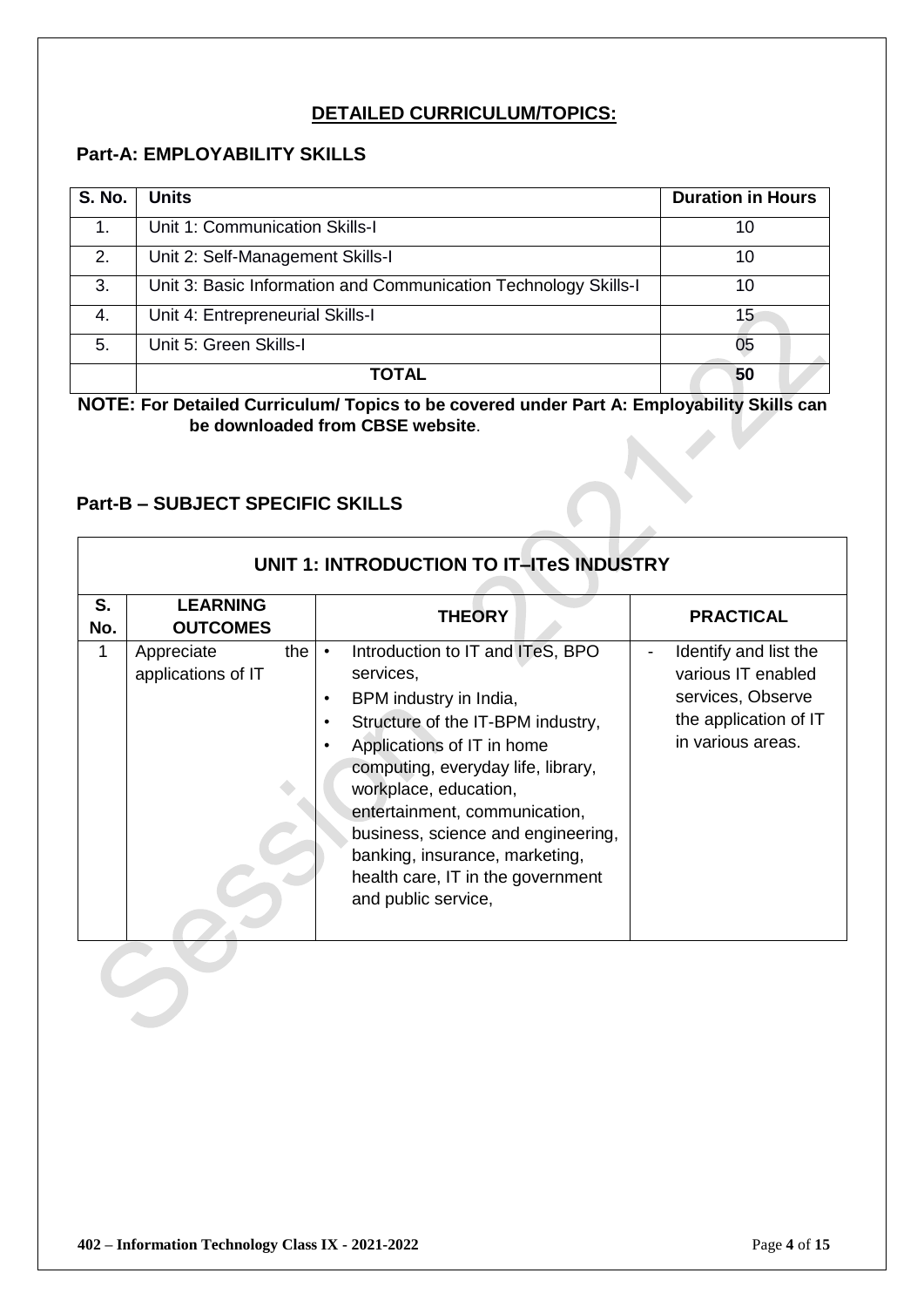| <b>PRACTICAL</b>                                                                                                                                                                                                                                                                                                                                                                                        |
|---------------------------------------------------------------------------------------------------------------------------------------------------------------------------------------------------------------------------------------------------------------------------------------------------------------------------------------------------------------------------------------------------------|
|                                                                                                                                                                                                                                                                                                                                                                                                         |
| Identify the keys and its use on<br>the keyboard,<br>Demonstrate to use various keys<br>on the keyboard,<br>• Demonstrate to type the text,<br>numbers, special character<br>using appropriate keys on the<br>keyboard,<br>Practice the correct typing<br>ergonomics,<br>• Practice to place fingers on<br>correct key in four different row<br>of keyboard,<br>• Practice various mouse<br>operations. |
| Identify the user interface of<br>• typing tutor,<br>Practice to type text in typing<br>tutor software and interpret the<br>results,<br>• Practice to work in lesson editor,<br>• Calculate the typing speed, $\square$<br>Practice to improve typing<br>• Using typing tutor software.                                                                                                                 |
|                                                                                                                                                                                                                                                                                                                                                                                                         |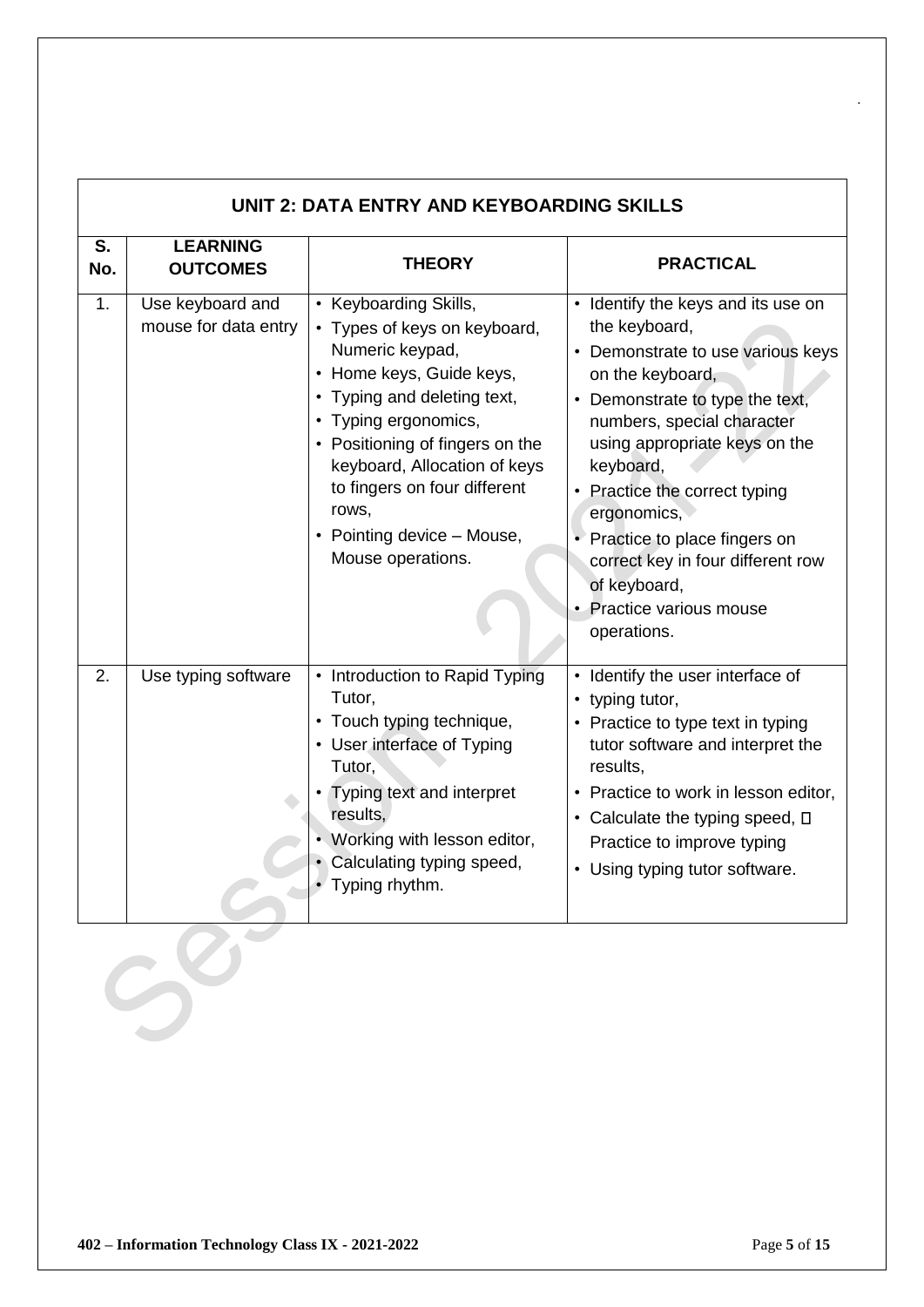|           | <b>UNIT 3: DIGITAL DOCUMENTATION</b>           |                                                                                                                                                                                                                                                                                                                                                                                                                                     |                                                                                                                                                                                                                                                                                                                                                                                                                                                                                                                                                                                                  |  |  |
|-----------|------------------------------------------------|-------------------------------------------------------------------------------------------------------------------------------------------------------------------------------------------------------------------------------------------------------------------------------------------------------------------------------------------------------------------------------------------------------------------------------------|--------------------------------------------------------------------------------------------------------------------------------------------------------------------------------------------------------------------------------------------------------------------------------------------------------------------------------------------------------------------------------------------------------------------------------------------------------------------------------------------------------------------------------------------------------------------------------------------------|--|--|
| S.<br>No. | <b>LEARNING</b><br><b>OUTCOMES</b>             | <b>THEORY</b>                                                                                                                                                                                                                                                                                                                                                                                                                       | <b>PRACTICAL</b>                                                                                                                                                                                                                                                                                                                                                                                                                                                                                                                                                                                 |  |  |
| 1.        | Create a document<br>using a word<br>processor | • Introduction to word<br>processing,<br>• Word processing applications,<br>• Introduction to Word<br>Processing tool<br>• Creating a document, Parts of<br>a Word Processor Window,<br>• Cursor and mouse pointer.                                                                                                                                                                                                                 | • List the available word processing<br>applications.<br>• Introduce with the parts of the<br>main window.<br>• Change document views.<br>• Start a new document.<br>• Open an existing document.<br>• Save a document.<br>• Close a document.<br>• Use the Navigator.                                                                                                                                                                                                                                                                                                                           |  |  |
| 2.        |                                                | Apply Editing features • Text editing - Undo and Redo,<br>• Moving and copying text,<br>• Copy and Paste,<br>• Selecting text,<br>· Selection criteria,<br>• Selecting non-consecutive text<br>items,<br>• Selecting a vertical block of<br>$\cdot$ text,<br>• Find and replace option,<br>• Jumping to the page number,<br>• Non-printing characters,<br>• Checking spelling and<br>grammar,<br>• Using Synonyms and<br>Thesaurus. | • Type some text in the document<br>and edit it,<br>Demonstrate to use undo and<br>redo option,<br>• Use the keyboard and mouse<br>options to select, cut, copy, paste,<br>and move text.<br>• Demonstrate to select<br>nonconsecutive text items, vertical<br>block of text,<br>• Search the word from the text and<br>replace it with another word.<br>• Jump to the given page number in<br>a document,<br>• Insert non-printing characters in a<br>document,<br>• Check spelling and grammar and<br>apply the changes to the<br>document.<br>• Demonstrate to use Synonyms<br>and Thesaurus. |  |  |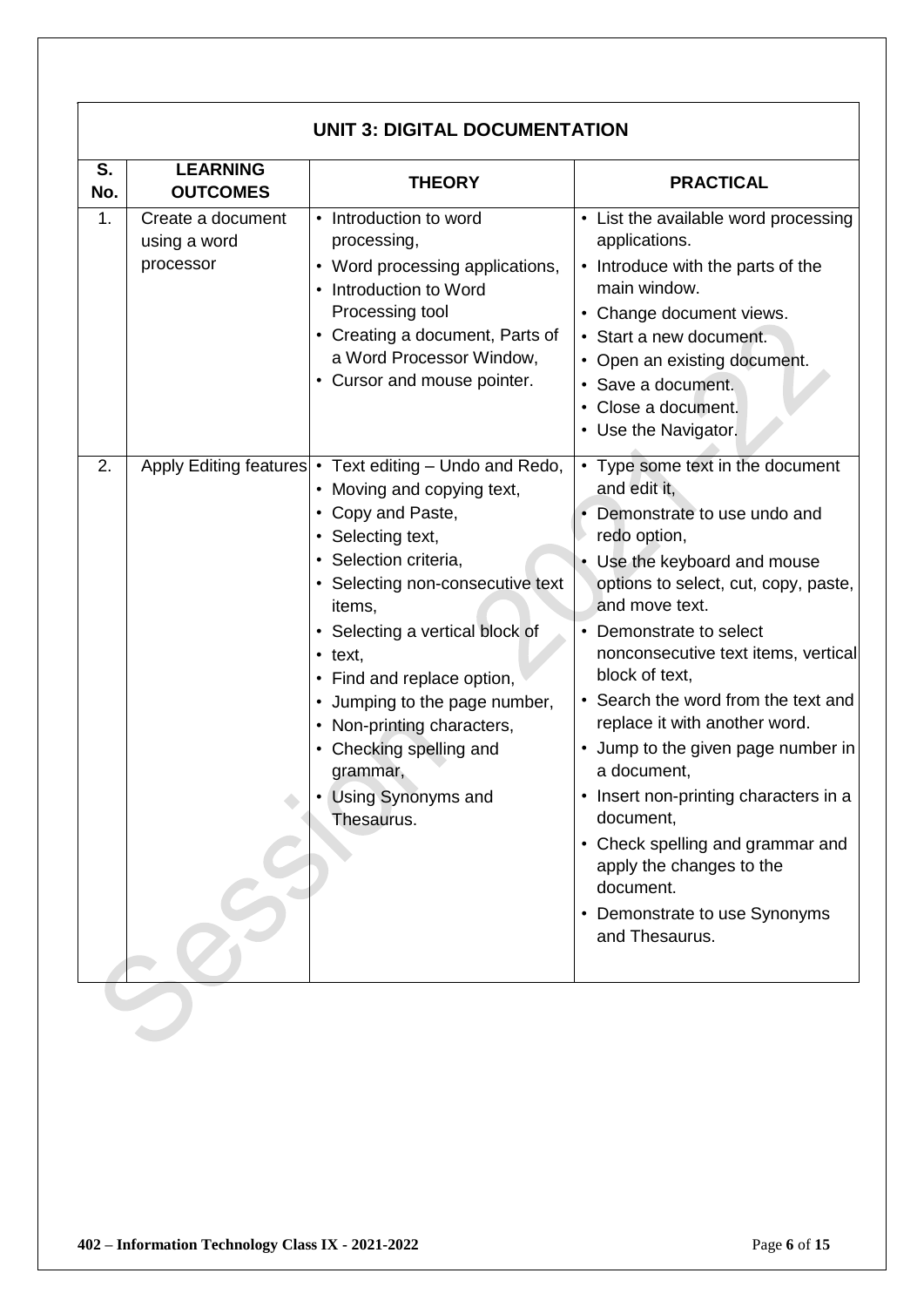| S.NO.    | <b>LEARNING</b><br><b>OUTCOMES</b>                         | <b>THEORY</b>                                                                                                                                                                                                                                                                                                                                                                                                                                                                                                                                                                                                                                                                                                                              | <b>PRACTICAL</b>                                                                                                                                                                                                                                                                                                                                                                                                                                                                                                                                                                                                                                                    |
|----------|------------------------------------------------------------|--------------------------------------------------------------------------------------------------------------------------------------------------------------------------------------------------------------------------------------------------------------------------------------------------------------------------------------------------------------------------------------------------------------------------------------------------------------------------------------------------------------------------------------------------------------------------------------------------------------------------------------------------------------------------------------------------------------------------------------------|---------------------------------------------------------------------------------------------------------------------------------------------------------------------------------------------------------------------------------------------------------------------------------------------------------------------------------------------------------------------------------------------------------------------------------------------------------------------------------------------------------------------------------------------------------------------------------------------------------------------------------------------------------------------|
| 3.       | Apply formatting<br>features                               | • Page style dialog,<br>• Formatting text - Removing<br>manual formatting,<br>• Common text formatting,<br>• Changing text case,<br>• Superscript and Subscript,<br>• Formatting paragraph -<br>Indenting paragraphs,<br>• Aligning paragraphs, Font colour,<br>highlighting, and background<br>colour,<br>• Using bullets and numbering,<br>• Assigning colour, border and<br>background to paragraph<br>• Page formatting – setting up<br>basic page layout using styles,<br>Inserting page break,<br>• Creating header/footer and page<br>numbers.<br>• Defining borders and<br>backgrounds,<br>• Inserting images shapes, special<br>characters in a<br>document,<br>• Dividing page into columns,<br>• Formatting the shape or image. | • Apply various text formatting<br>options for the text,<br>• Demonstrate to format<br>paragraphs - indent/align<br>paragraphs, assign font<br>colour, highlighting, and<br>background colour,<br>• Assign number or bullets to<br>the lists items,<br>• Demonstrate to assign colour,<br>border and background to<br>paragraph,<br>• Demonstrate the page<br>formatting - set up basic page<br>layout using styles,<br>• Insert page break, Create<br>header/footer and page<br>numbers,<br>• Define borders and<br>backgrounds<br>• Insert images, shapes,<br>special characters in a<br>document, □ Divide page into<br>columns,<br>• Format the shape or image. |
| 4.<br>5. | Create and work<br>with tables<br><b>Use Print Options</b> | Creating table in Word<br>$\bullet$<br>Processor,<br>Inserting row and column in a<br>table,<br>• Deleting rows and columns,<br>• Splitting and merging tables,<br>• Deleting a table, D Copying a<br>table.<br>• Moving a table.<br>• Printing options in Word<br>Processor.<br>• Print preview,<br>• Controlling printing,<br>• Printing all pages, single and<br>multiple pages.                                                                                                                                                                                                                                                                                                                                                        | • Demonstrate and do the<br>following in Word Processor:<br>Create table,<br>• Insert and delete rows and<br>column in a table,<br>• Split and merge tables,<br>• Delete a table,<br>• Copy or move from one<br>location to another location of<br>document.<br>• Demonstrate to print the<br>document, selected pages in<br>the document<br>• Print the document with<br>various options,<br>• Preview pages before<br>printing.                                                                                                                                                                                                                                   |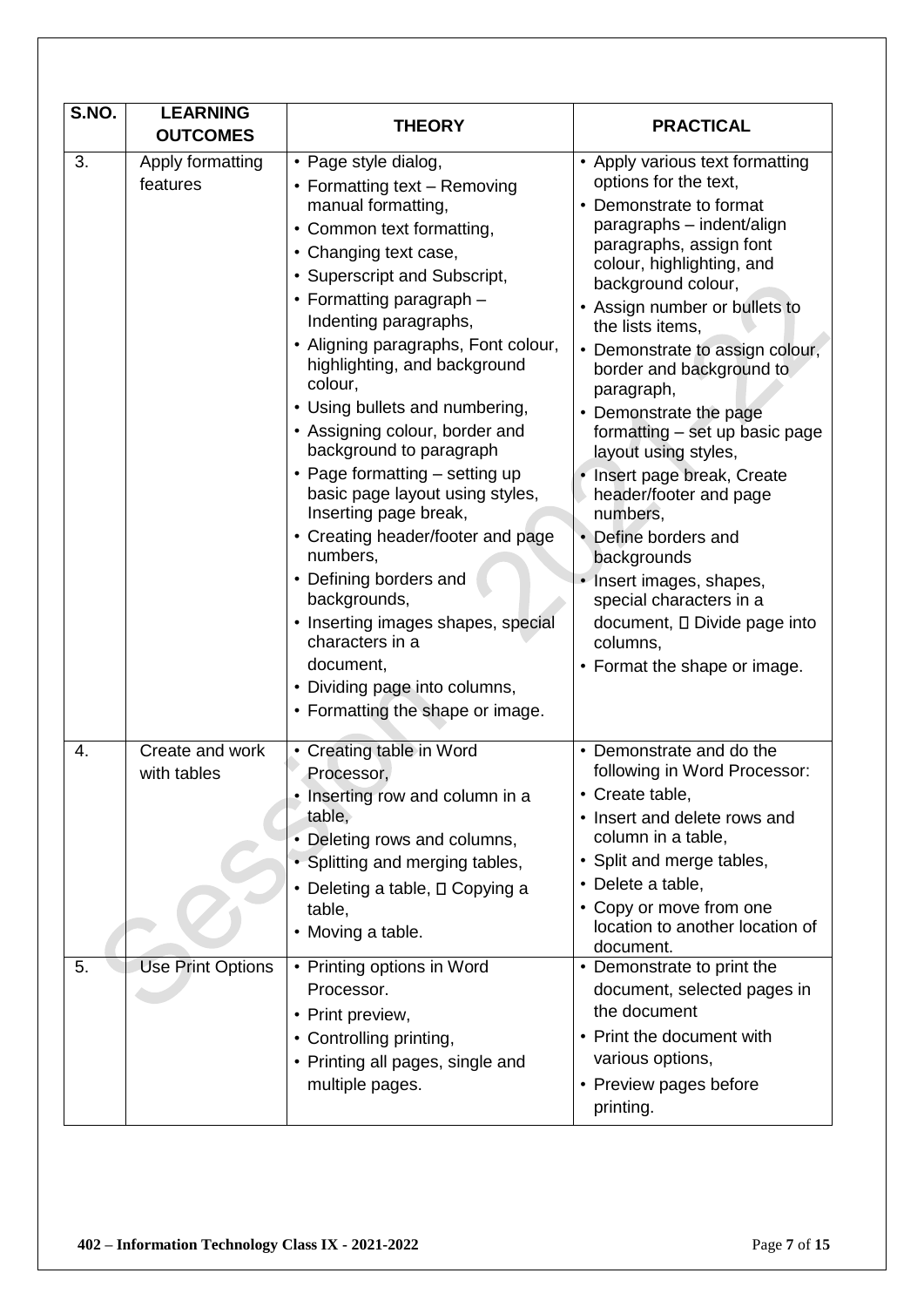| S.<br>No. | <b>LEARNING</b><br><b>OUTCOMES</b> | <b>THEORY</b>                                                                                                                                                                                                                                                                        | <b>PRACTICAL</b>                                                                                                                                                                                                                                                                                              |
|-----------|------------------------------------|--------------------------------------------------------------------------------------------------------------------------------------------------------------------------------------------------------------------------------------------------------------------------------------|---------------------------------------------------------------------------------------------------------------------------------------------------------------------------------------------------------------------------------------------------------------------------------------------------------------|
| 6.        | Understand and<br>apply mail merge | Concept of mail merge in<br>word processing,<br>Creating a main document,<br>Creating the data source,<br>Entering data in the fields,<br>Merging the data source with<br>main document,<br>Editing individual document,<br>Printing the merged letter, Saving<br>the merged letter. | Demonstrate to print the<br>letters using mail merge,<br>Do the following to achieve<br>Create a main document,<br>Create the data source,<br>Enter data in the fields,<br>Merge the data source with<br>main document,<br>Edit individual document, D<br>Print the merged letter,<br>Save the merged letter. |

|           | <b>UNIT 4: ELECTRONIC SPREADSHEET</b> |                                                                                                                                                                                                                                        |                                                                                                                                                                                                                                                                             |  |  |
|-----------|---------------------------------------|----------------------------------------------------------------------------------------------------------------------------------------------------------------------------------------------------------------------------------------|-----------------------------------------------------------------------------------------------------------------------------------------------------------------------------------------------------------------------------------------------------------------------------|--|--|
| S.<br>No. | <b>LEARNING</b><br><b>OUTCOMES</b>    | <b>THEORY</b>                                                                                                                                                                                                                          | <b>PRACTICAL</b>                                                                                                                                                                                                                                                            |  |  |
| 1.        | Create a<br>Spreadsheet               | Introduction to spreadsheet<br>application,<br>Starting a spreadsheet,<br>Parts of a spreadsheet<br>Worksheet - Rows and<br>columns, Cell and cell<br>address,<br>Range of cell – column range,<br>row range, row and column<br>range. | Start the spreadsheet,<br>$\bullet$<br>Identify the parts of Calc,<br>$\bullet$<br>Identify the rows number,<br>$\bullet$<br>column number, cell address,<br>Define the range of cell,<br>$\bullet$<br>Identify row range, column<br>$\bullet$<br>range, row & column range |  |  |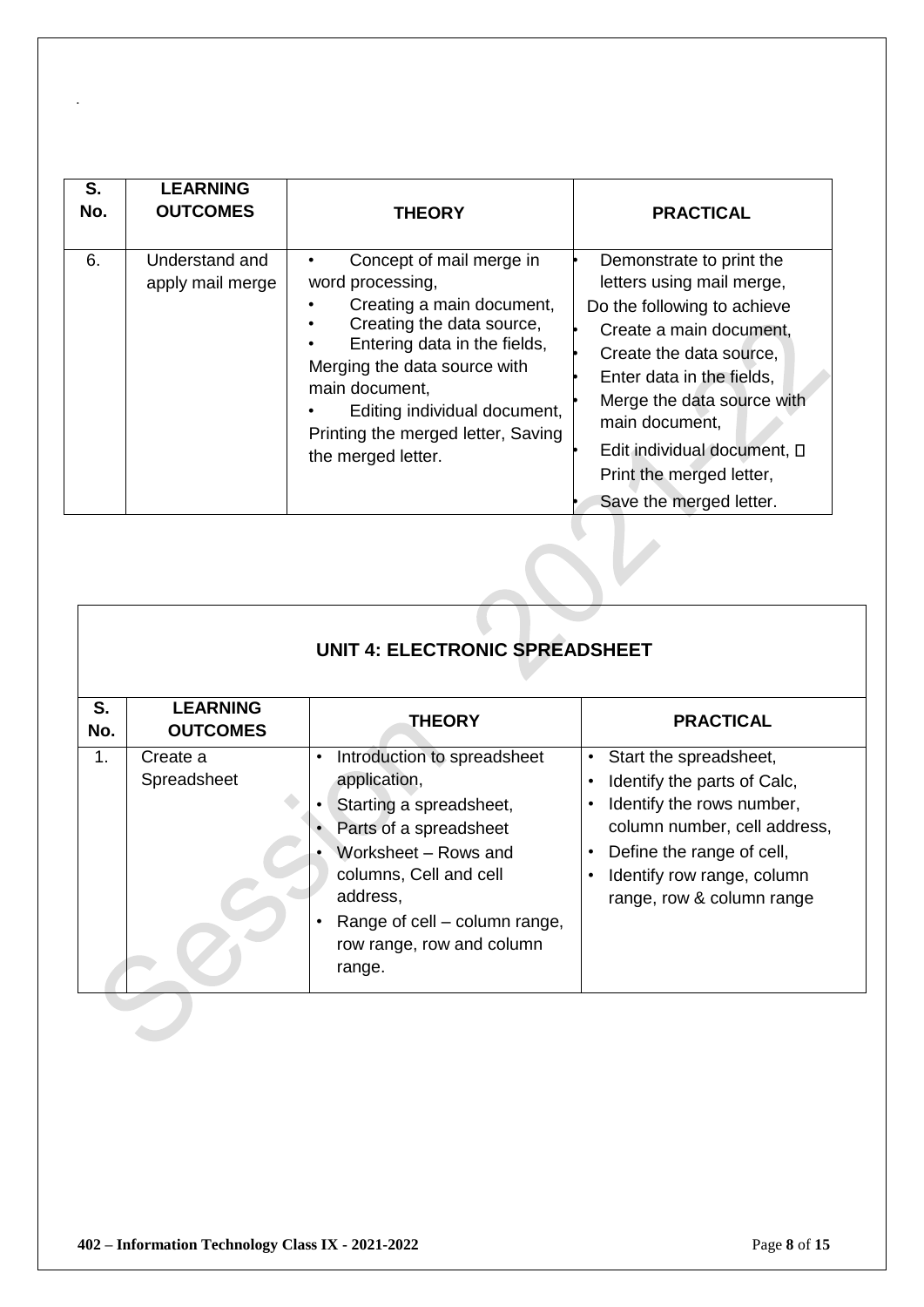| 2. | Apply formula and<br>functions in<br>spreadsheet                      | Different types of data,<br>$\bullet$<br>Entering data - Label, Values,<br>Formula<br>Formula, how to enter formula,<br>$\bullet$<br>Mathematical operators used                                                                                                                                                                                                                                                                              | Demonstrate to enter the<br>text, numeric data in a cell,<br>Identify the label, values and<br>$\bullet$<br>formula in the cell,<br>Demonstrate to enter formula in                                                                                                                                                                                                                                                                                                                                                                  |
|----|-----------------------------------------------------------------------|-----------------------------------------------------------------------------------------------------------------------------------------------------------------------------------------------------------------------------------------------------------------------------------------------------------------------------------------------------------------------------------------------------------------------------------------------|--------------------------------------------------------------------------------------------------------------------------------------------------------------------------------------------------------------------------------------------------------------------------------------------------------------------------------------------------------------------------------------------------------------------------------------------------------------------------------------------------------------------------------------|
|    |                                                                       | in formulae,<br>Simple calculations using<br>$\bullet$<br>values and operators,<br>Formulae with cell addresses<br>and operators,<br>Commonly used basic<br>functions in a spreadsheet -<br>SUM, AVERAGE, MAX, MIN,<br>Count<br>Use of functions to do<br>$\bullet$<br>calculations.                                                                                                                                                          | a cell,<br>Construct the formula using<br>$\bullet$<br>mathematical operators,<br>Identify formulae with cell<br>$\bullet$<br>addresses and operators,<br>Identify the correct syntax of<br>formula,<br>Use the basic functions to<br>perform calculations on data.                                                                                                                                                                                                                                                                  |
| 3. | Format data in the<br>spreadsheet                                     | • Formatting tool,<br>• Use of dialog boxes to format<br>values,<br>• Formatting a range of cells with<br>decimal places,<br>• Formatting a range of cells to<br>be seen as labels,<br>• Formatting of a cell range as<br>scientific,<br>• Formatting a range of cells to<br>display times,<br>• Formatting alignment of a cell<br>range,<br>• Speeding up data entry using<br>the fill handle,<br>• Uses of fill handle to copy<br>formulae. | • Identify the formatting tool,<br>• Demonstrate to use of dialog<br>boxes to format values.<br>• Demonstrate to format range of<br>cells with decimal places,<br>• Demonstrate to format a range of<br>cells to labels,<br>• Demonstrate to format of a cell<br>range as scientific,<br>• Demonstrate to format a range of<br>cells to display time,<br>• Demonstrate to align cell data<br>range,<br>• Demonstrate to create<br>• number series using fill handle,<br>• Copy formula by dragging the<br>formula using fill handle. |
| 4. | Understand and<br>apply Referencing                                   | Concept of referencing,<br>Relative referencing, □<br>Mixed referencing,<br>Absolute referencing.                                                                                                                                                                                                                                                                                                                                             | • Demonstrate to use Relative<br>referencing in spreadsheet,<br>• Demonstrate to use Mixed<br>referencing in spreadsheet,<br>• Demonstrate to use Absolute<br>referencing in spreadsheet.                                                                                                                                                                                                                                                                                                                                            |
| 5. | Create and insert<br>different types of<br>charts in a<br>spreadsheet | • Importance of chart in<br>spreadsheet,<br>• Types of chart, Example of<br>chart.                                                                                                                                                                                                                                                                                                                                                            | • Create different types of chart<br>supported by a spreadsheet,<br>• Illustrate the example of chart in a<br>spreadsheet.                                                                                                                                                                                                                                                                                                                                                                                                           |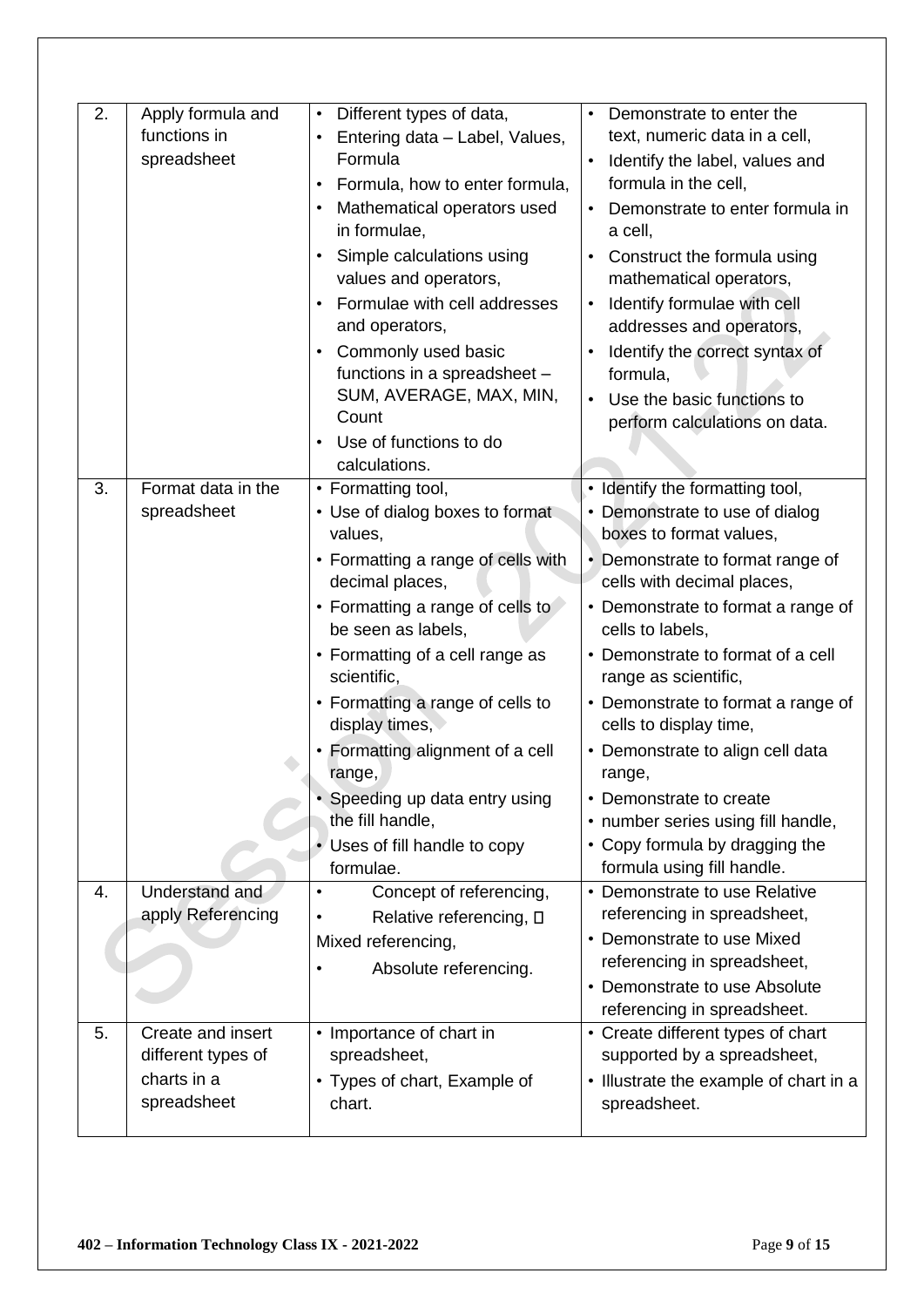|           | <b>UNIT 5: DIGITAL PRESENTATION</b>                       |                                                                                                                                                                                                                                                                                                                                                                                                                          |                                                                                                                                                                                                                                                                                                                             |  |  |
|-----------|-----------------------------------------------------------|--------------------------------------------------------------------------------------------------------------------------------------------------------------------------------------------------------------------------------------------------------------------------------------------------------------------------------------------------------------------------------------------------------------------------|-----------------------------------------------------------------------------------------------------------------------------------------------------------------------------------------------------------------------------------------------------------------------------------------------------------------------------|--|--|
| S.<br>No. | <b>LEARNING</b><br><b>OUTCOMES</b>                        | <b>THEORY</b>                                                                                                                                                                                                                                                                                                                                                                                                            | <b>PRACTICAL</b>                                                                                                                                                                                                                                                                                                            |  |  |
| 1.        | Understand<br>features of an<br>effective<br>presentation | • Concept of presentation,<br>Elements of presentation,<br>$\bullet$<br>Characteristics of an effective<br>$\bullet$<br>presentation                                                                                                                                                                                                                                                                                     | • Identify and list the elements of<br>presentation,<br>• List the characteristics of an<br>effective presentation.                                                                                                                                                                                                         |  |  |
| 2.        | Create a<br>presentation                                  | • Introduction to presentation<br>software,<br>Starting a presentation tool,<br>$\bullet$<br>Parts of a presentation tool<br>window,<br>Closing the presentation tool,<br>$\bullet$<br>Creating a presentation using<br>template,<br>Selecting slide layout,<br>٠<br>Saving a presentation,<br>$\bullet$<br>Running a slide show,<br>• Save a presentation in PDF, $\square$<br>Closing a presentation, □<br>Using Help. | • Start the presentation application<br>• various components of main<br>Impress window<br>• Observe the different workspace<br>views.<br>• Create a new presentation using<br>wizard.<br>• Run the presentation,<br>Save the presentation,<br>Close the presentation,<br>Demonstrate to use Help in<br>presentation.        |  |  |
| 3.        | Work with slides                                          | Inserting a duplicate slide,<br>$\bullet$<br>Inserting new slides,<br>Slide layout, Copying and<br>moving slides,<br>Deleting and renaming slides<br>in presentation,<br>Copying, moving and deleting<br>contents of slide,<br>View a presentation,<br>$\bullet$<br>Controlling the size of the<br>$\bullet$<br>view,<br>Workspace views - Normal,<br>$\bullet$<br>Outline, Notes, Slide sorter<br>view.                 | • Demonstrate to insert a new slide<br>and duplicate slide in a<br>presentation,<br>• Change the slide layout,<br>• Demonstrate to copy and move<br>slides in the presentation,<br>Demonstrate to copy, move and<br>$\bullet$<br>delete contents of the slide,<br>Demonstrate to view a<br>presentation in different views. |  |  |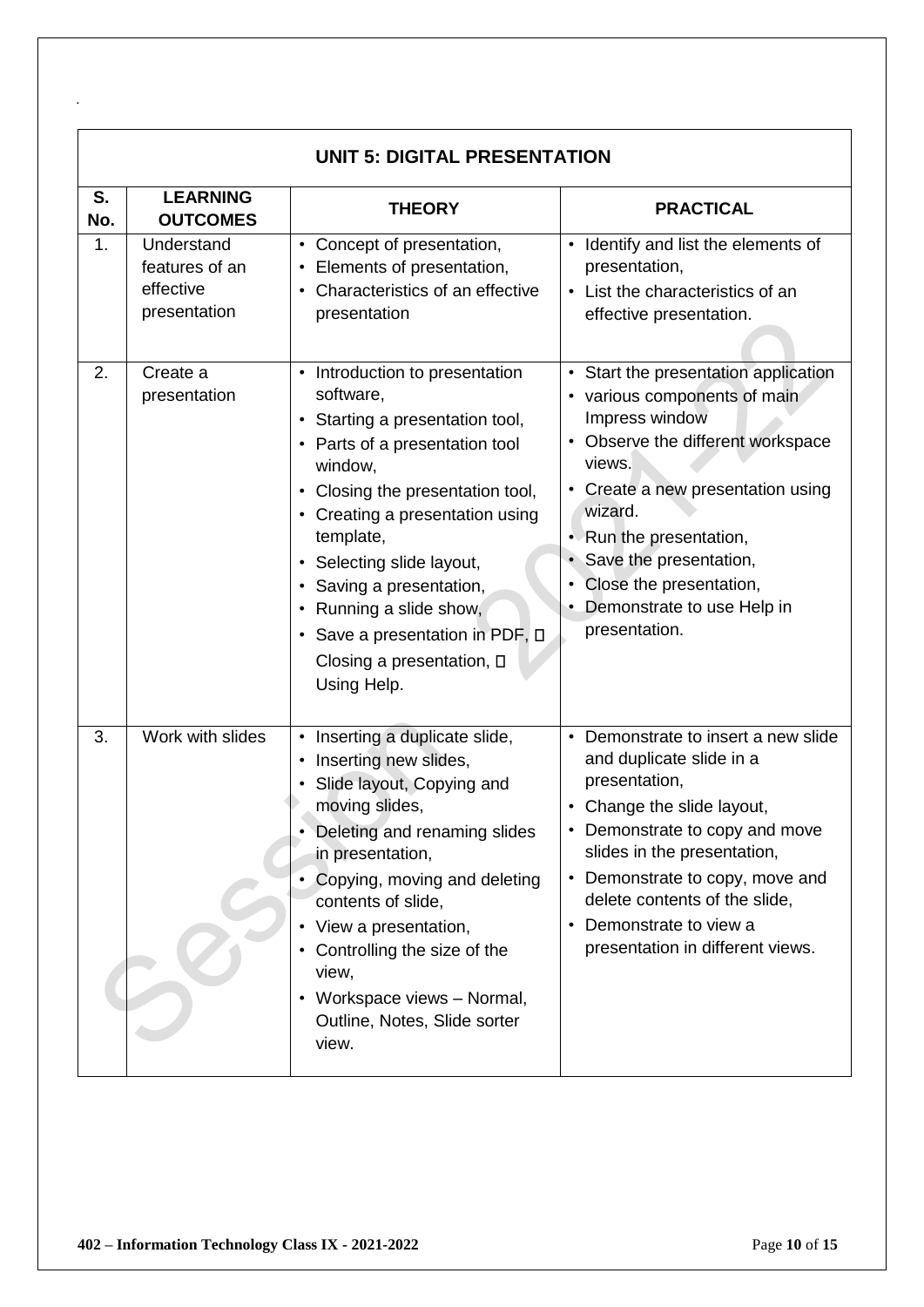| S.<br>No. | <b>LEARNING</b><br><b>OUTCOMES</b>               | <b>THEORY</b>                                                                                                                                                                                                                                                                                                          | <b>PRACTICAL</b>                                                                                                                                                                                                                                                                                                                                            |
|-----------|--------------------------------------------------|------------------------------------------------------------------------------------------------------------------------------------------------------------------------------------------------------------------------------------------------------------------------------------------------------------------------|-------------------------------------------------------------------------------------------------------------------------------------------------------------------------------------------------------------------------------------------------------------------------------------------------------------------------------------------------------------|
| 4.        | Format text and<br>apply animations              | Formatting toolbar,<br>$\bullet$<br>Various formatting<br>$\bullet$<br>features,<br>Text alignment,<br>$\bullet$<br>Bullets and numbering.<br>٠<br><b>Custom Animation</b><br>$\bullet$                                                                                                                                | • Identify and list the various options<br>in formatting toolbar,<br>• Apply the appropriate formatting<br>option<br>• Align the text in presentation,<br>• Apply bullets and numbering to the<br>list items in presentation. D Apply<br>Animation                                                                                                          |
| 5.        | Create and use<br>tables                         | tables<br>Inserting<br>$\bullet$<br>in<br>presentation,<br>Entering and editing data in a<br>$\bullet$<br>table,<br>Selecting a cell, row, column,<br>$\bullet$<br>table,<br>Adjusting column width and<br>$\bullet$<br>row height,<br>borders<br>Table<br>and<br>$\bullet$<br>background                              | Demonstrate the following:<br>• Insert table in presentation,<br>• Enter and edit data in a table,<br>· Select a cell, row, column, table,<br>• Adjust column width and row<br>height,<br>• Assign table borders and<br>background.                                                                                                                         |
| 6.        | Insert and format<br>image<br>in<br>presentation | Inserting an image from a<br>$\bullet$<br>file,<br>Inserting an image from the<br>$\bullet$<br>gallery,<br>Formatting images,<br>Moving images,<br>Resizing images,<br>Rotating images,<br>Formatting using the Image<br>toolbar,<br>Drawing graphic objects -<br>line, shapes,<br>Grouping and un-grouping<br>objects | Demonstrate to insert an image<br>$\bullet$<br>from file, gallery in presentation,<br>• Apply formatting options to image<br>in presentation,<br>Demonstrate to move, resize and<br>rotate images,<br>• Apply formatting options of Image<br>toolbar,<br>• Drawing line, shapes using graphic<br>objects,<br>• Demonstrate to group and ungroup<br>objects. |
| 7.        | Work with slide<br>master                        | • Slide masters,<br>Creating the slide masters,<br>$\bullet$<br>Applying the slide masters to<br>all slide,<br>• Adding transitions.                                                                                                                                                                                   | • Create the slide masters,<br>• Apply the slide masters to the<br>• presentation,<br>• Add transitions to presentation.                                                                                                                                                                                                                                    |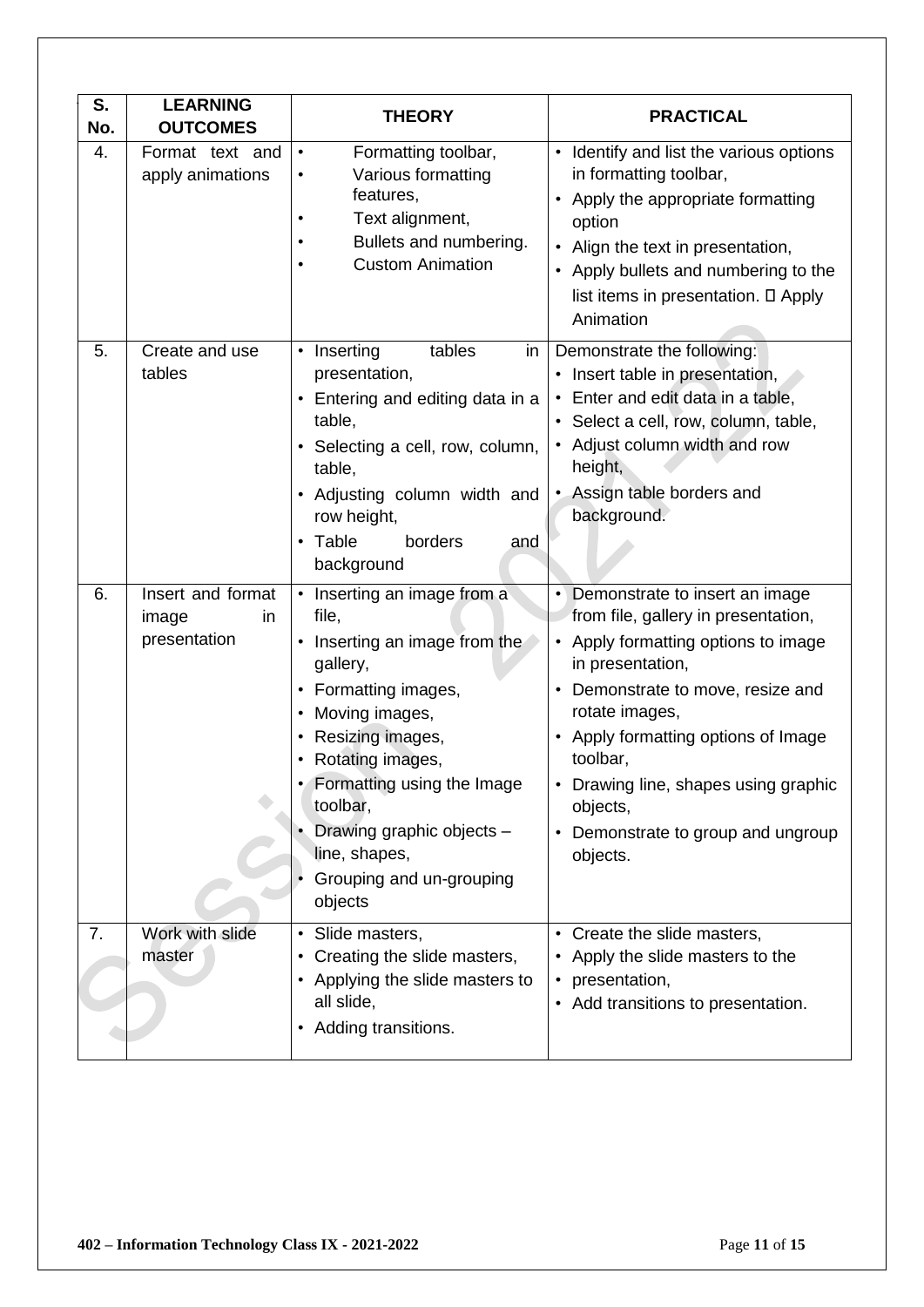### **LIST OF EQUIPMENT/ MATERIALS:**

The list given below is suggestive and an exhaustive list should be compiled by the teacher(s) teaching the subject. Only basic tools, equipment and accessories should be procured by the Institution so that the routine tasks can be performed by the students regularly for practice and acquiring adequate practical experience.

| <b>S. No.</b> | <b>ITEM NAME, DESCRIPTION &amp; SPECIFICATION</b>                                                                                                                                                    | <b>QUANTITY</b> |
|---------------|------------------------------------------------------------------------------------------------------------------------------------------------------------------------------------------------------|-----------------|
| A             | <b>HARDWARE</b>                                                                                                                                                                                      |                 |
| 1.            | Computer with latest configuration or minimum Pentium Processor<br>with minimum 2GB RAM, 512 GB HDD, 17" LED Monitor, NIC Card, 3<br>button Mouse, 105 keys key board and built-in speakers and mic. | 15              |
| 2.            | <b>Laser Printer - Black</b>                                                                                                                                                                         | 01              |
| 3.            | Inkjet Printers (Colour & Black)                                                                                                                                                                     | 01              |
| 4.            | Scanner                                                                                                                                                                                              | 01              |
| 5.            | Online UPS 5 KVA                                                                                                                                                                                     | 01              |
| 6.            | <b>16 Port Switches</b>                                                                                                                                                                              | 01              |
| 7.            | Air Conditioner 1.5 tonne                                                                                                                                                                            | 02              |
| 8.            | Telephone line (For Internet)                                                                                                                                                                        | 01              |
| 9.            | Fire extinguisher                                                                                                                                                                                    | 01              |
| B             | <b>SOFTWARE</b>                                                                                                                                                                                      |                 |
| 1.            | Operating System Linux and Windows                                                                                                                                                                   |                 |
| 2.            | Anti-Virus Latest version                                                                                                                                                                            |                 |
| 3.            | Productivity Suite, Example - Open Office, Google Suite etc.                                                                                                                                         |                 |
| $\mathbf c$   | <b>FURNITURE</b>                                                                                                                                                                                     |                 |
| 1.            | Class room chairs and desks                                                                                                                                                                          | 25              |
| 2.            | <b>Computer Tables</b>                                                                                                                                                                               | 15              |
| 3.            | Straight back revolving & adjustable chairs (Computer Chairs)                                                                                                                                        | 15              |
| 4.            | <b>Printer Tables</b>                                                                                                                                                                                | 02              |
| 5.            | <b>Trainers Table</b>                                                                                                                                                                                | 01              |
| 6.            | <b>Trainers Chair</b>                                                                                                                                                                                | 01              |
| 7.7           | Steel cupboards drawer type                                                                                                                                                                          | 02              |
| 8.            | Cabinet with drawer                                                                                                                                                                                  | 01              |
| 9.            | Steel Almira - big size                                                                                                                                                                              | 01              |
| 10.           | Steel Almira- small size                                                                                                                                                                             | 01              |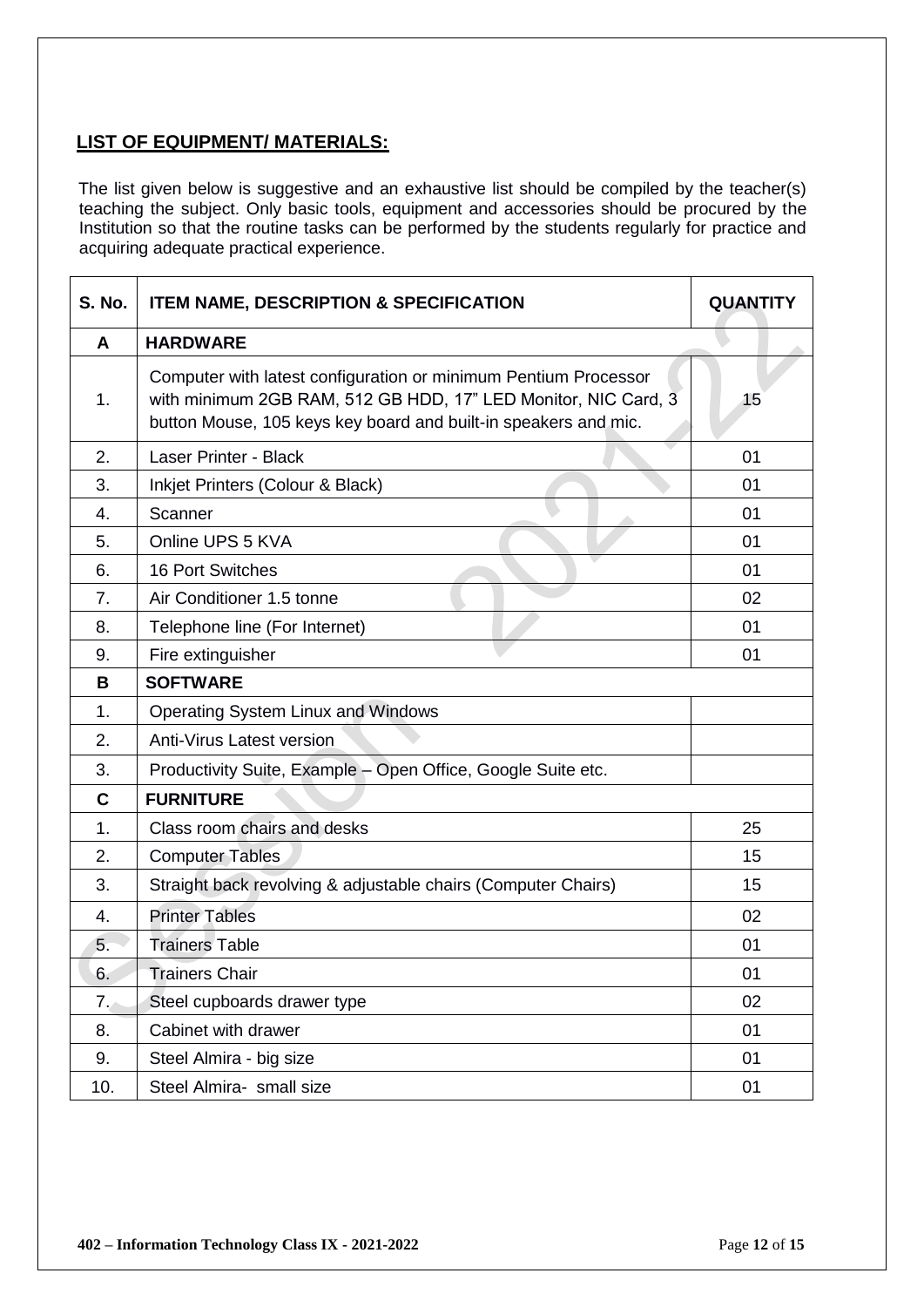### **TEACHER'S/ TRAINER'S QUALIFICATIONS:**

Qualification and other requirements for appointment of teachers/trainers for teaching this subject, on contractual basis should be decided by the State/ UT. The suggestive qualifications and minimum competencies for the teacher should be as follows:

| Qualification                                                                                                                                                                                                                                                                                                                                                                                  | <b>Minimum Competencies</b>                                                                                                                                                                                                                                                                                       | <b>Age Limit</b>                                                                                           |
|------------------------------------------------------------------------------------------------------------------------------------------------------------------------------------------------------------------------------------------------------------------------------------------------------------------------------------------------------------------------------------------------|-------------------------------------------------------------------------------------------------------------------------------------------------------------------------------------------------------------------------------------------------------------------------------------------------------------------|------------------------------------------------------------------------------------------------------------|
| Diploma in Computer Science/ Information<br>Technology<br>OR.<br>Bachelor Degree in Computer Application/<br>Science/ Information Technology (BCA, B.<br>Sc. Computer Science/ Information<br>Technology)<br>OR.<br>Graduate with PGDCA OR<br>DOEACC A Level Certificate.<br>The suggested qualification is the minimum<br>criteria. However higher qualifications will<br>also be acceptable. | The candidate should<br>$\bullet$<br>have a minimum of 1<br>year of work experience<br>in the same job role.<br>S/He should be able to<br>$\bullet$<br>communicate in English<br>and local language.<br>S/He should have<br>$\bullet$<br>knowledge of equipment,<br>tools, material, Safety,<br>Health & Hygiene. | 18-37 years (as on<br>Jan.<br>$01$ (year))<br>Age<br>relaxation to be<br>provided as per<br>Govt.<br>rules |

Teachers/Trainers form the backbone of Skill (Vocational) Education being imparted as an integral part of Rashtriya Madhyamik Shiksha *Abhiyan* (RMSA). They are directly involved in teaching of Skill (vocational) subjects and also serve as a link between the industry and the schools for arranging industry visits, On-the-Job Training (OJT) and placement.

These guidelines have been prepared with an aim to help and guide the States in engaging quality Teachers/Trainers in the schools. Various parameters that need to be looked into while engaging the Vocational Teachers/Trainers are mode and procedure of selection of Teachers/ Trainers, Educational Qualifications, Industry Experience, and Certification/ Accreditation.

The State may engage Teachers/Trainers in schools approved under the component of scheme of Vocationalisation of Secondary and Higher Secondary Education under RMSA in following ways:

(i) Directly as per the prescribed qualifications and industry experience suggested by the PSS Central Institute of Vocational Education (PSSCIVE), NCERT or the respective Sector Skill Council (SSC).

#### **OR**

(ii) Through accredited Vocational Training Providers accredited under the National Quality Assurance Framework (NQAF\*) approved by the National Skill Qualification Committee on 21.07.2016. If the State is engaging Vocational Teachers/Trainers through the Vocational Training Provider (VTP), it should ensure that VTP should have been accredited at NQAF Level 2 or higher.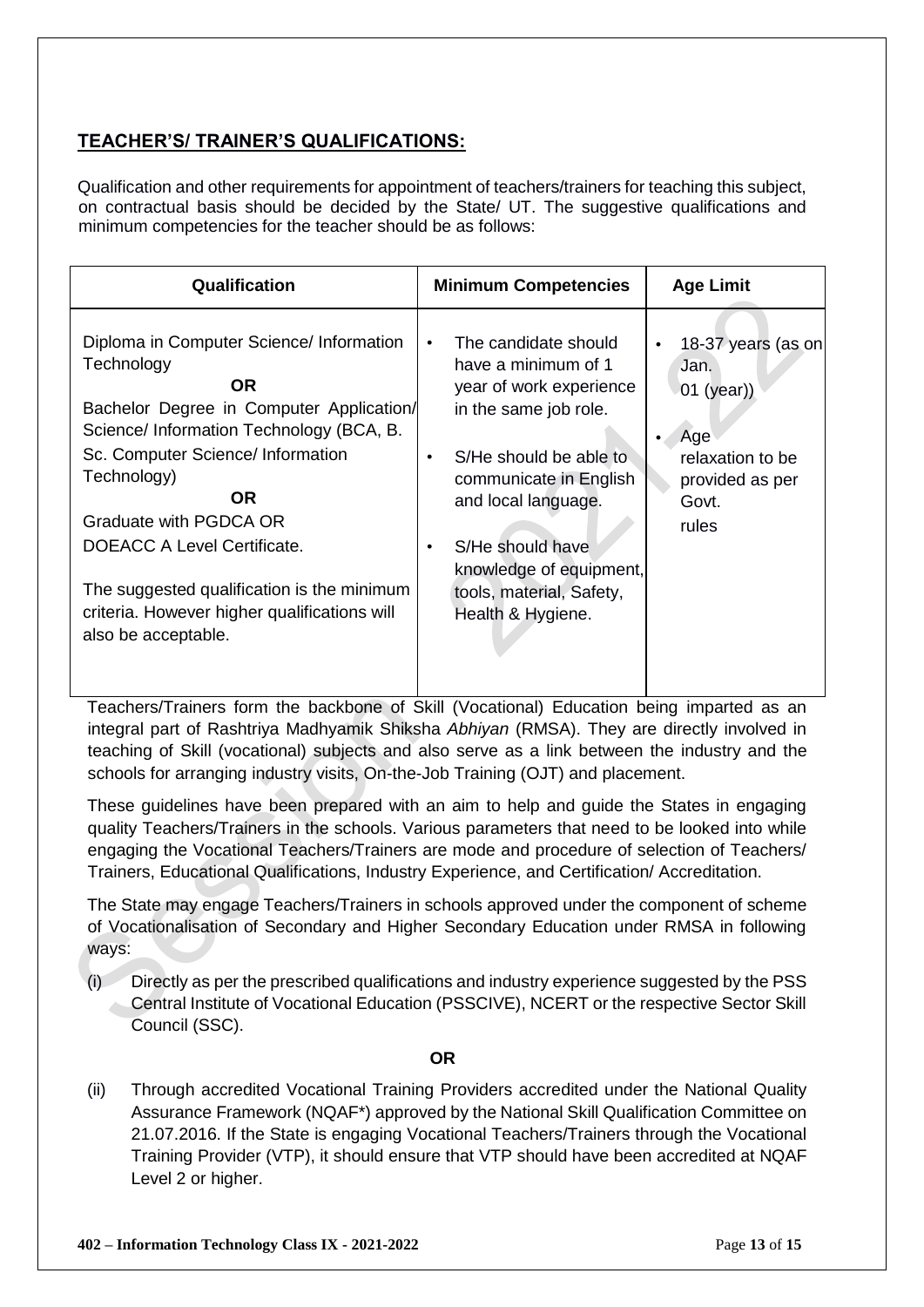\* *The National Quality Assurance Framework (NQAF) provides the benchmarks or quality criteria which the different organizations involved in education and training must meet in order to be accredited by competent bodies to provide government- funded education and training/skills activities. This is applicable to all organizations offering NSQF-compliant qualifications.* 

The educational qualifications required for being a Teacher/Trainer for a particular job role are clearly mentioned in the curriculum for the particular NSQF compliant job role. The State should ensure that teachers/ trainers deployed in the schools have relevant technical competencies for the NSQF qualification being delivered. Teachers/Trainers preferably should be certified by the concerned Sector Skill Council for the particular Qualification Pack/Job role which he will be teaching. Copies of relevant certificates and/or record of experience of the teacher/trainer in the industry should be kept as record.

To ensure the quality of the Teachers/Trainers, the State should ensure that a standardized procedure for selection of (Vocational) Teachers/Trainers is followed. The selection procedure should consist of the following:

- (i) Written test for the technical/domain specific knowledge related to the sector;
- (ii) Interview for assessing the knowledge, interests and aptitude of trainer through a panel of experts from the field and state representatives; and (iii) Practical test/mock test in classroom/workshop/laboratory.

In case of appointment through VTPs, the selection may be done based on the above procedure by a committee having representatives of both the State Government and the VTP.

The State should ensure that the Teachers/ Trainers who are recruited should undergo induction training of 20 days for understanding the scheme, NSQF framework and Vocational Pedagogy before being deployed in the schools.

The State should ensure that the existing trainers undergo in-service training of 5 days every year to make them aware of the relevant and new techniques/approaches in their sector and understand the latest trends and policy reforms in vocational education.

The Head Master/Principal of the school where the scheme is being implemented should facilitate and ensure that the (Vocational) Teachers/Trainers:

- Prepare session plans and deliver sessions which have a clear and relevant purpose and which engage the students;
- Deliver education and training activities to students, based on the curriculum to achieve the learning outcomes;
- Make effective use of learning aids and ICT tools during the classroom sessions;
- Engage students in learning activities, which include a mix of different methodologies, such as project based work, team work, practical and simulation based learning experiences;